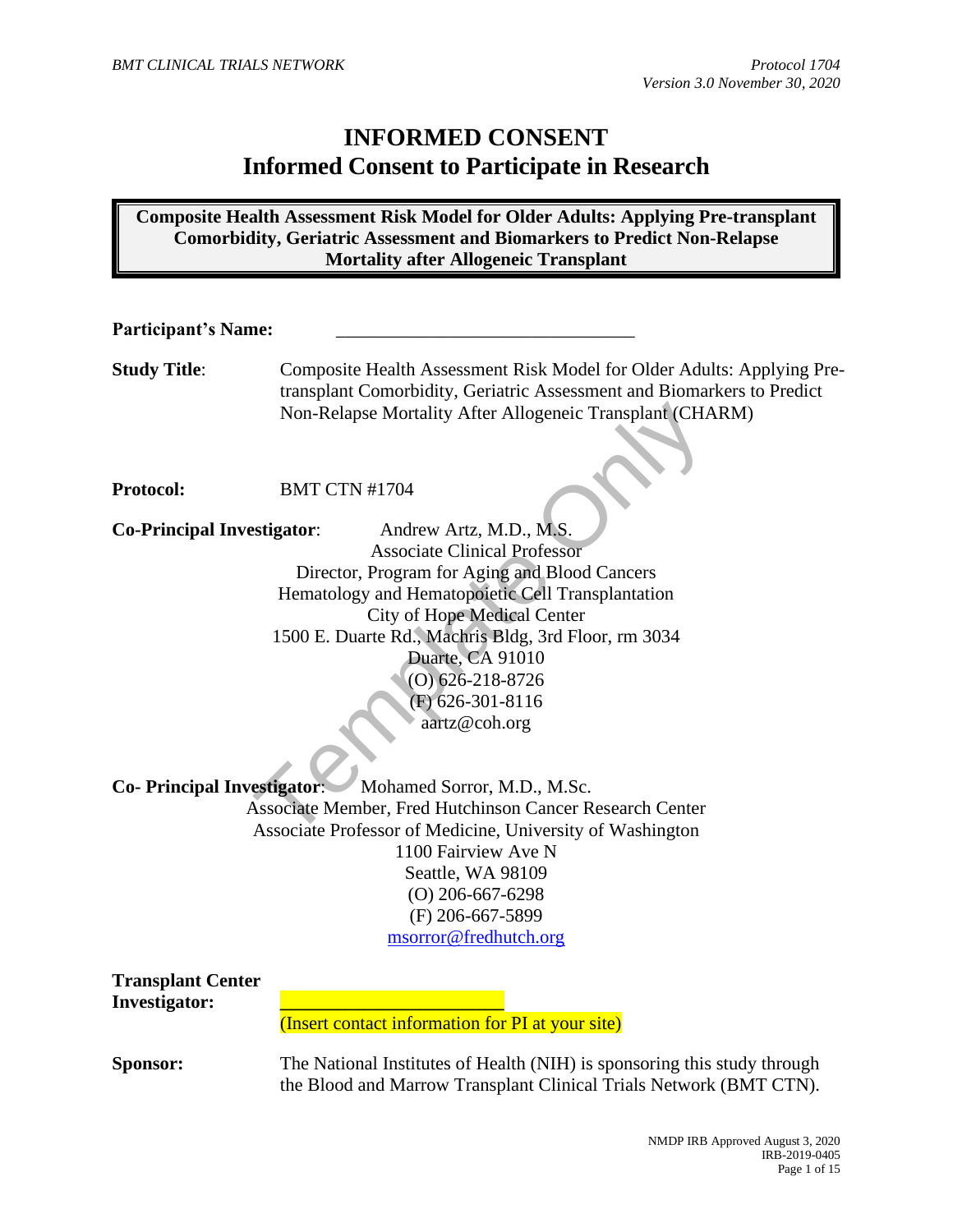# **1. Key Information**

We invite you to join this clinical study, also called a research study, because you:

- Are 60 years or older
- Were offered an allogeneic stem cell transplant (transplant) to treat your blood cancer

We are doing this study to learn how well patients do after transplant, based on their health before transplant.

You will be in the study for about **1 year**. This study will include approximately **880 people** from around the United States. Before transplant, you will take:

- Physical tests, for example of your grip strength and speed walking
- A test of your thinking, including your memory, attention and language skills

Within 1 year after transplant, you will take the physical tests 3 more times and the test of your thinking one more time. You will take the tests in the hospital or clinic.

the state of your grip strength and speed walking<br>that, for example of your grip strength and speed walking<br>our thinking, including your memory, attention and language s<br>transplant, you will take the physical tests 3 more This consent form tells you about the reason for the study, the possible risks and benefits of joining, and your rights in the study. We encourage you to take some time to think this over and discuss it with other people. You can ask questions now and at any time in the future.

Everyone who takes part in research at [*insert facility name*] should know that:

- Being in any research study is voluntary (your choice). If you choose not to join this study, you may still receive a transplant to treat your disease.
- We think most of the benefits from the study will be for people who receive transplant in the future.
- Risks of participating in this study are potential emotional distress or loss of confidentiality when completing surveys; neither of which are very likely to happen to you. If any new risks appear during the study, we will be sure to tell you about them.
- **If you join the study, you can quit at any time.**
- If you decide to quit the study, it will not affect your care at [*insert name of facility or institution*]. If you decide to quit the study, we will still use the information we collected from you so far in our final research. We will also use information collected from the charts about your health till the end of one year in our final research. However, once you quit the study, you will not take any more surveys or tests for this study.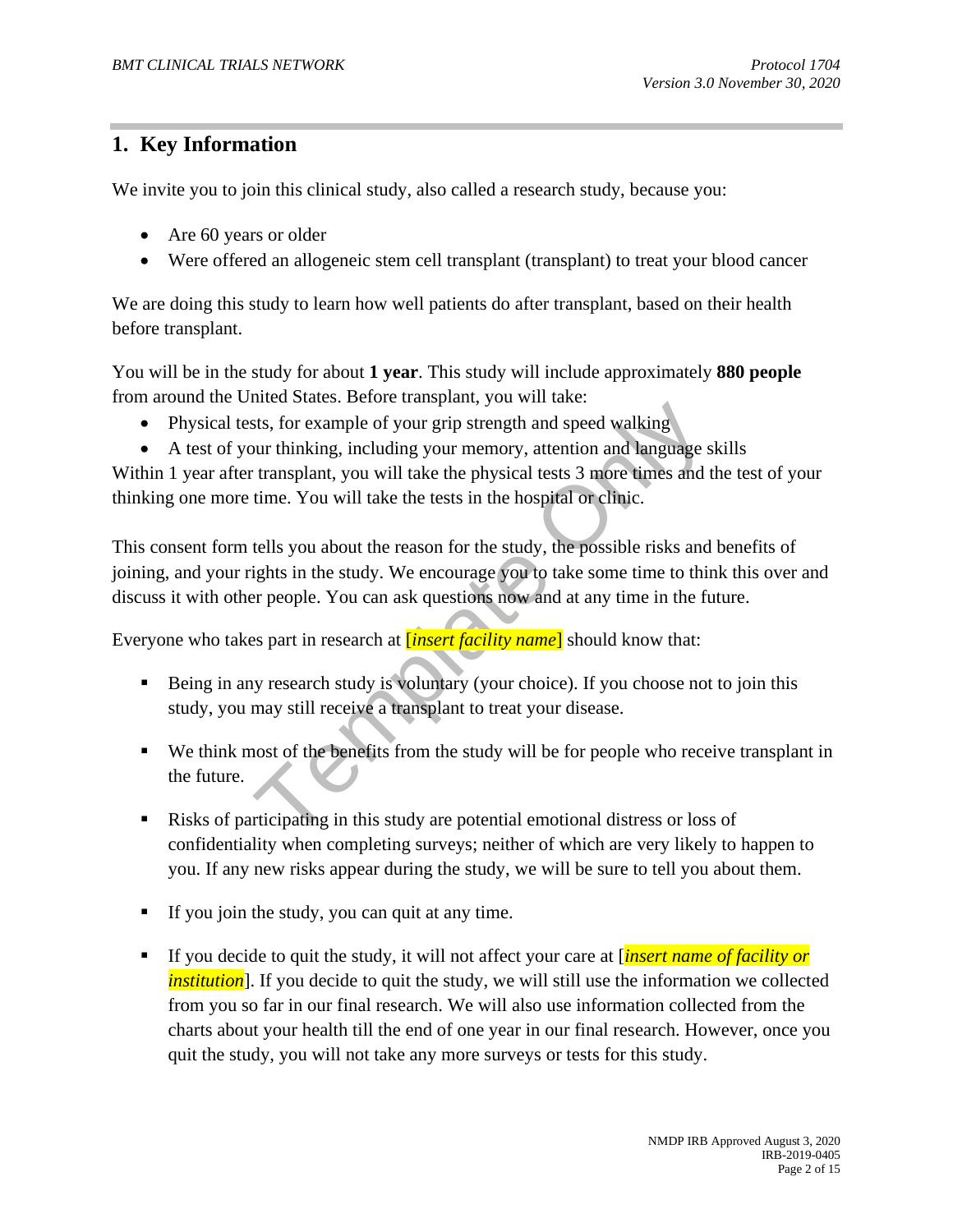- **•** Please ask the study staff questions about anything that you don't understand, or if you would like to have more information.
- You can ask questions now and at any time during the study.
- **•** Please take the time you need to talk about the study with your doctor, study staff, and your family and friends. It is your decision to be in the study. If you decide to join, please sign and date the end of the consent form.
- You and your doctor will always have the final say about your treatment, no matter what the study recommends.

### **2. Study Background**

The National Institutes of Health (NIH), through the Blood and Marrow Transplant Clinical Trials Network (BMT CTN), are paying for this research study. The BMT CTN will lead the research study. The BMT CTN and the NIH will make decisions about how to do the study.

**ground**<br>**ground**<br>**ground**<br>**EXECUTE 2015** (NIH), through the Blood and Marrow Transplant<br>T CTN), are paying for this research study. The BMT CTN<br>e BMT CTN and the NIH will make decisions about how to do<br>**f** blood cancer th You have a type of blood cancer that can be treated with transplant. Some patients have complications after transplant such as infections and graft-versus-host disease (GVHD). GVHD happens when the donor's cells see your cells as different and attack them. These complications can make patients less able to do their daily activities. Some older patients are not offered transplant because doctors are concerned that the risk of life-threatening side effects from transplant might be too high. We are working on a way to predict transplant risks and results in your age group by studying your health before and immediately after the transplant.

The researchers will use the results of the tests to find out which factors are most important for predicting your health in the year after your transplant. Researchers will create a scoring system of the most important factors for future patients. Information from this study may help doctors in the future to determine how patients will do after transplant.

# **3. Study Purpose**

The goal of this study is to learn how to predict health after transplant, based on test results before transplant. The results may help doctors see if there is a way to tell which patients will have better health after transplant.

This study does **not** include any experimental procedures.

Through online or paper surveys, we will also ask about:

• Your physical health, including your daily activities, overall health, and energy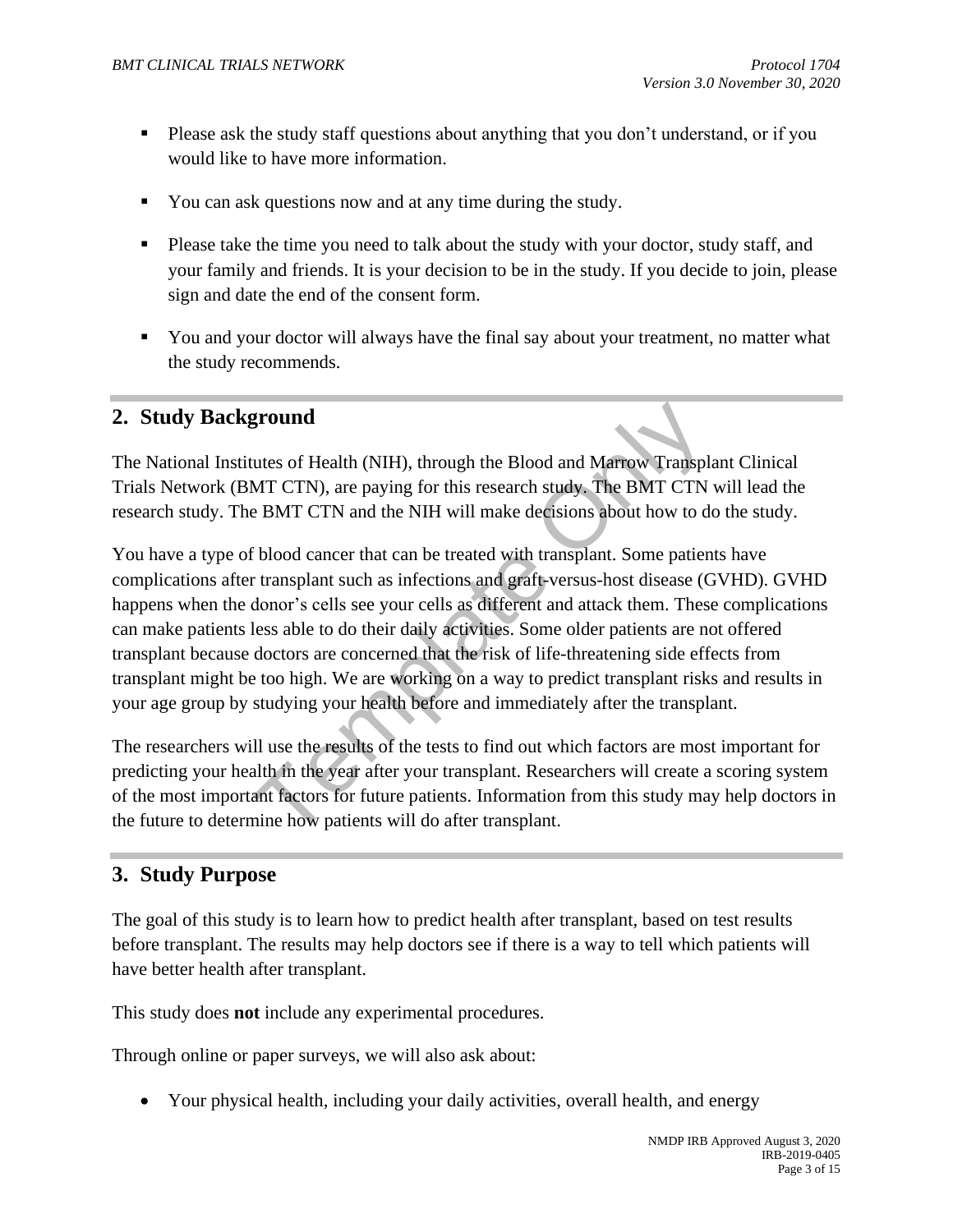- Your emotional health such as feelings of anxiety or depression
- If you have fallen recently
- Medications you take
- Weight loss
- Demographics, such as race, education and income

Your doctor's team will also ask you to do these physical tasks:

- 4-meter walk: Your doctor will record how long it takes you to walk 4 meters (13.1 feet)
- Grip strength: You will be asked to grasp a dynamometer (a hand-held device used to test strength) with your hands
- A test of your thinking, including your memory, attention and language skills, called the Montreal Cognitive Assessment (MoCA)
- Blood draw for laboratory testing at the time of your routine blood tests

# **4. Right to Ask Questions and/or Leave the Study**

You have the right to ask questions about the study at any time. If you have questions about the study or you want to leave the study, please contact:

### [*insert contact info for site PI*]

but thinking, including your memory, attention and language s<br>
lognitive Assessment (MoCA)<br>
v for laboratory testing at the time of your routine blood tests<br> **z** Questions and/or Leave the Study<br>
to ask questions about the Being in this study is your choice. You can choose not to be in this study or leave this study at any time. If you choose not to join or to leave this study, it will not affect your regular medical care in any way.

If you leave the study, any information already collected from you will be included in the results.

Your doctor and study staff will answer any questions you may have about being in or leaving this study.

# **5. Study Treatments and Tests**

### **Study Participation**

If you join the study, we'll evaluate your health before, during, and for approximately **1 year** after your transplant. We will ask you to sign this consent form and give you a copy of the signed form to keep.

#### **Scheduled Study Visits and Surveys**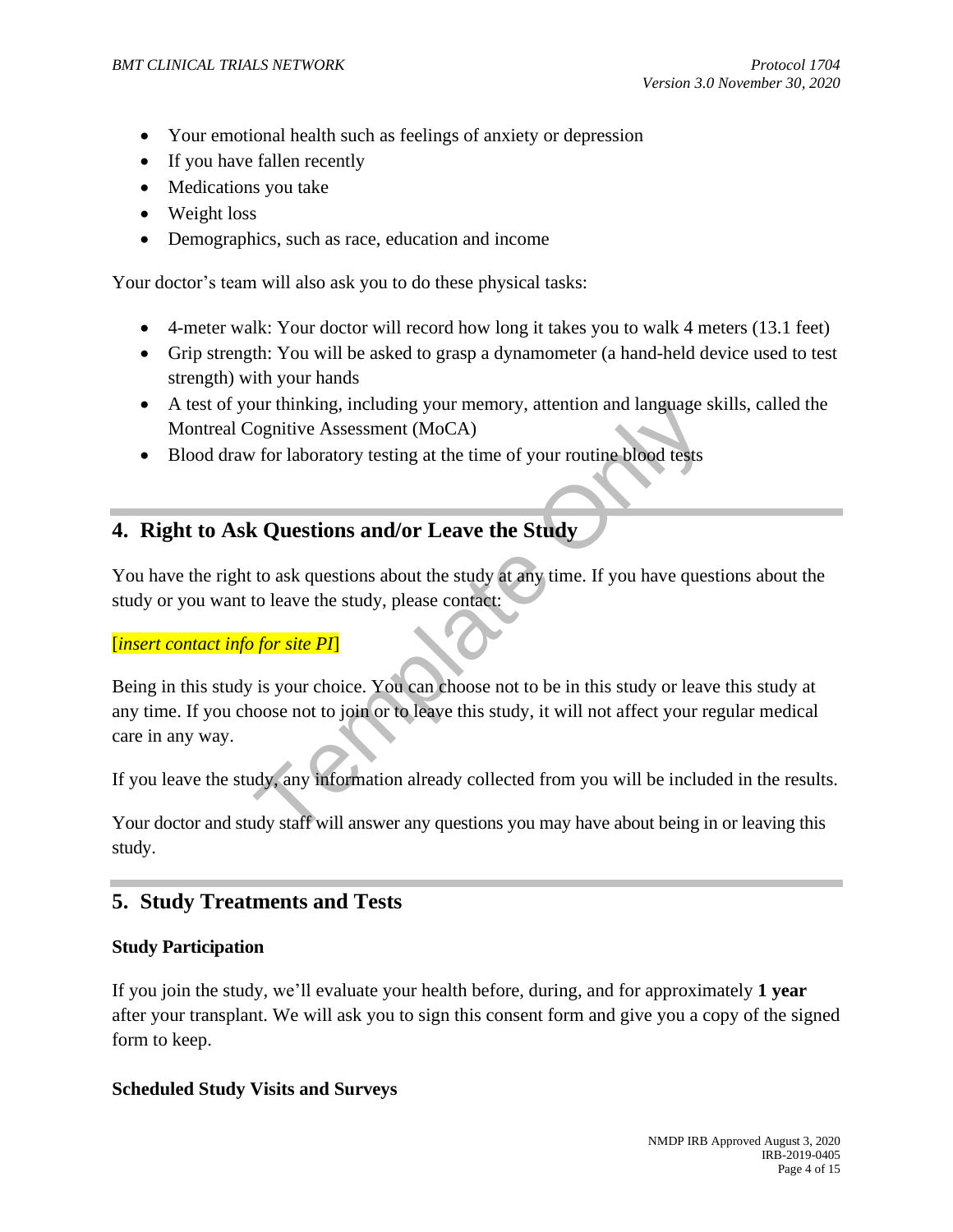A study visit is an in-person meeting that you have with a member of the research team or your care team at [*insert name of facility or institution*]. You will need to have four study visits over about one year. These visits will include a walk speed test, grip strength test and test of your thinking. The in-person study visits will be scheduled with your regular clinic visits, so you don't have to make an extra trip to the clinic. If you are not seen in-person for regular clinic visits after you receive your transplant, or if the research team is unable to see you in-person during your regular clinic visits, you may be asked to complete the walk speed test and test of your thinking over the telephone or video teleconferencing. In addition to the study visits, you will be asked to complete surveys four times over around one year. These surveys can be done online or on paper. At your first in-person study visit, you will get either a link to complete the survey online or a paper version. For the later surveys, the research team will email you a link or mail you a paper version with a stamped return envelope. A member of the research team may call or email you to make sure you got the survey.

### **Study Visits and Surveys**

- **Surveys**<br>
This will happen 0-21 days before starting your conditioning<br>
npy and possibly radiation that you receive before transplant).<br>
it you will also complete the first survey (13-20 minutes), do<br>
tength test, memory 1. First visit: This will happen 0-21 days before starting your conditioning regimen (the chemotherapy and possibly radiation that you receive before transplant). At the time of the first visit you will also complete the first survey (13-20 minutes), do the walk speed test, grip strength test, memory test and have your blood drawn. The total time of the first visit will be up to 50 minutes.
- 2. Second visit: This will happen at around three months (100 days) after your transplant. The visit will last about 10 minutes in the clinic. You will repeat the walk speed test, grip strength test and memory test. At the time of the second visit, the research team will send you the second survey (7-10 minutes) by email or on paper through the mail.
- 3. Third visit: This will happen around six months (180 days) after your transplant. The visit will last about 10 minutes in the clinic. You will repeat the walk speed test and grip strength test. At the time of the third visit, the research team will send you the third survey (11-17 minutes) by email or on paper through the mail.
- 4. Final visit: This will happen one year (365 days) after your transplant. The visit will last about 10 minutes in the clinic. You will repeat the walk speed test and grip strength test. At the time of the final visit, the research team will send you the final survey (11-17 minutes) by email or on paper through the mail.

Your total length of study participation will be about 1.5 to 2 hours spread over the course of 1 year. Once you finish your last visit around one year after transplant, we will not contact you again.

You will **not** be able to access your study results before the study is done. This helps keep the study results accurate and trustworthy.

When the study is complete, you can ask your study doctor for your health information from the study. **By signing this Consent Form, you agree to ask for your results only after the study is done.** You will still have access to your regular medical records.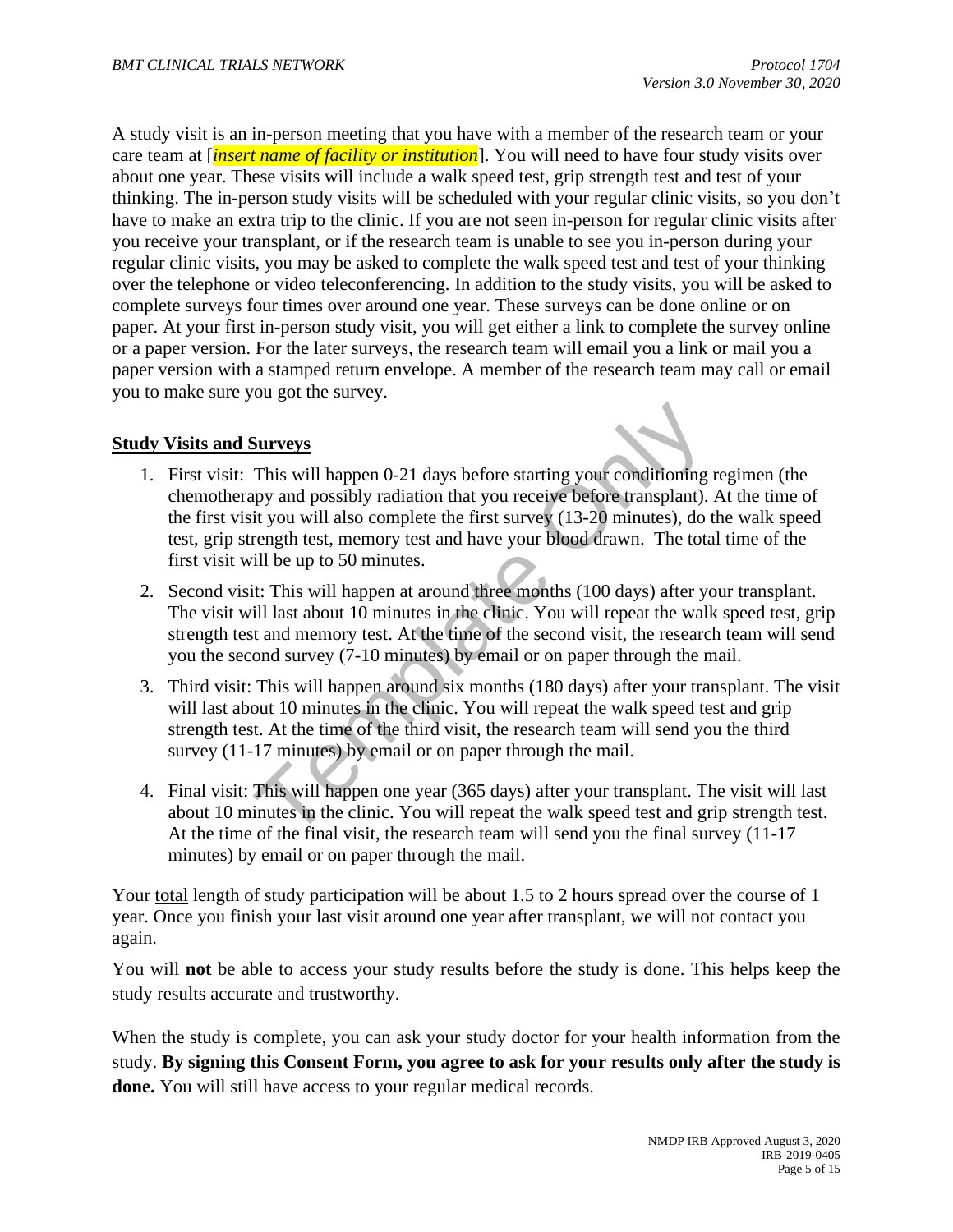For questions about access to your medical records, please contact */name/at/number*

### **6. Risks**

The risks and side effects of transplant are the same if you join this study or if you don't join this study. This is an observational study, meaning we don't treat you any differently than patients not on study. We will observe how you do with the transplant. We do not want to add any risk to you. However, there may be risks that we did not plan for.

#### **Loss of Confidentiality:**

our data confidential (private). However, confidentiality of yo<br>be lost. We will do everything we can to protect your privacy,<br>e confidentiality of the study data. Medical information create<br>ome part of your medical record We want to keep your data confidential (private). However, confidentiality of your medical information could be lost. We will do everything we can to protect your privacy, but we cannot guarantee complete confidentiality of the study data. Medical information created by the research study will not become part of your medical record and will be stored in a study research file with a specific study code without your name.

Your individual answers to the survey questions will remain confidential. The study team plans to publish the results of this research study and when we do, we may be asked to share data with other researchers. Your personal information will only be labeled with a code, not your name. No information that would let others know who you are or that you were in the study will be shared publicly.

#### **Emotional Distress:**

There are very few risks from doing the surveys. There is some risk that you may experience some anxiety or distress when answering survey questions about your illness, quality of life, or symptoms. If this happens, please tell your doctor and they will help you. You may also skip any survey questions for any reason.

If you feel upset by any part of the study, the research team and your doctor will be available to talk to you. You can also ask your doctor to arrange for you to meet with a social worker for counseling and support if needed.

#### **Unforeseen Risks**:

New risks might appear at any time during the study. We may learn new things that might make you want to stop being in the study. We will let you know if this happens and you can decide if you want to stay in the study.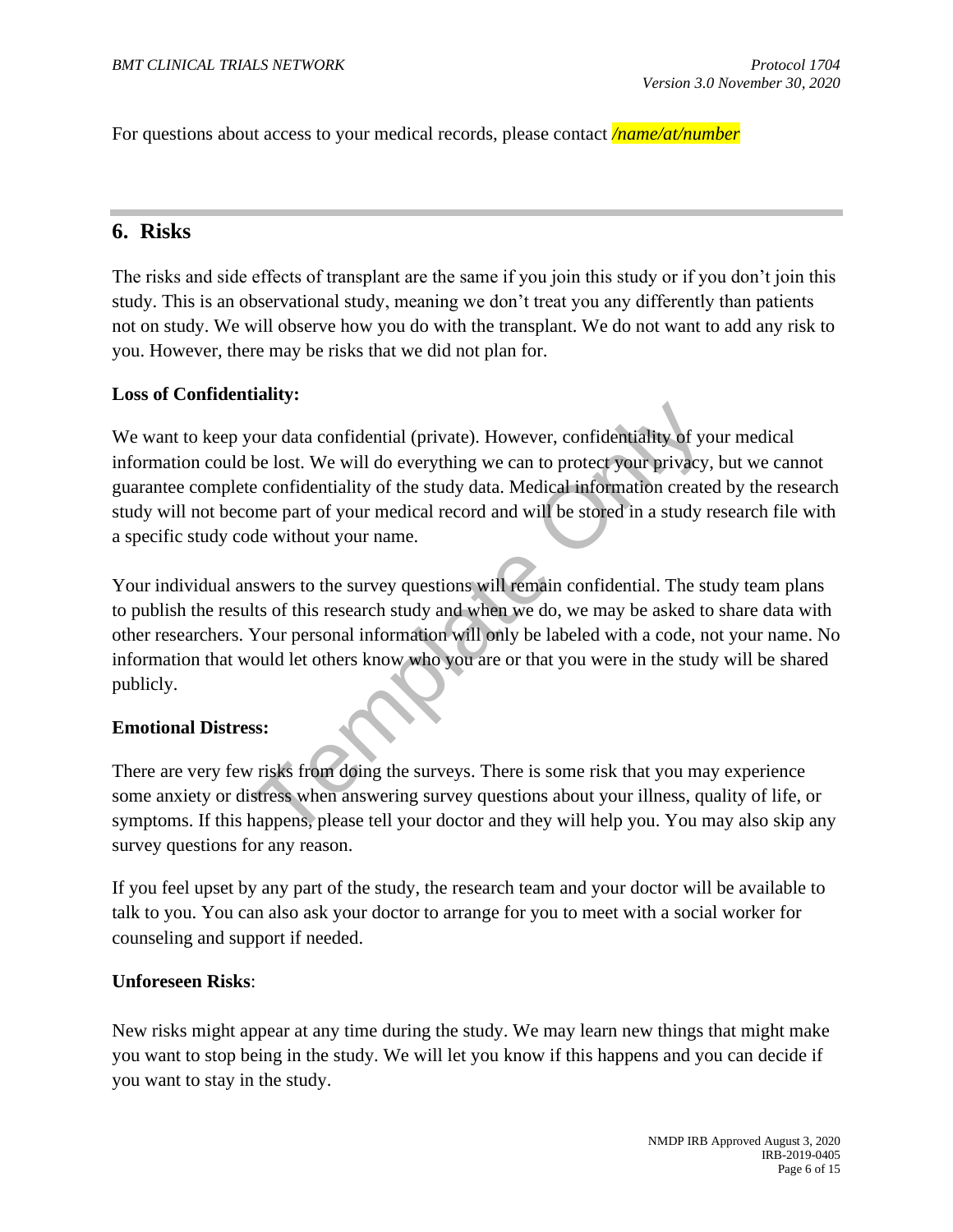Your doctor will explain any risks of transplant to you. You will receive more information about the transplant process, including the risks and benefits. Your doctor will ask you to sign a separate consent form for the transplant itself.

### **7. Alternative Treatments**

It is your choice to join this study. If you choose not to join, you may still receive a transplant to treat your disease.

Your study doctor will talk with you about your options. If you decide not to join this study, your medical care will **not** be affected in any way.

### **8. Possible Benefits**

**nefits**<br>fit directly from being in this study. You can still receive the s<br>you don't join this study. Your participation allows us to colle<br>your health before and after your transplant. This information<br>future patients li You may not benefit directly from being in this study. You can still receive the same or similar treatments even if you don't join this study. Your participation allows us to collect specific information about your health before and after your transplant. This information may tell doctors how to better help future patients like you know about transplant risks and benefits for older adults. We hope to use this knowledge to provide better care to patients 60 years and older.

# **9. New Information Available During the Study**

During this study, the study doctors may learn new information about the risks and benefits of the study. If this happens, they will tell you about the new information.

The new information may mean that you can no longer take part in the study, or that you may not want to continue in the study.

If this happens, the study doctor will stop your participation and offer you all available care to meet your needs for your medical conditions.

# **10. Privacy, Confidentiality and Use of Information**

Your privacy is very important to us. We'll do our best to make sure that your medical and personal information is kept private. The study doctors can protect your records if there is a court case. However, some of your medical information may be shared if required by law. If this happens, the study doctors will do their best to make sure that any information that goes out to others will not identify you.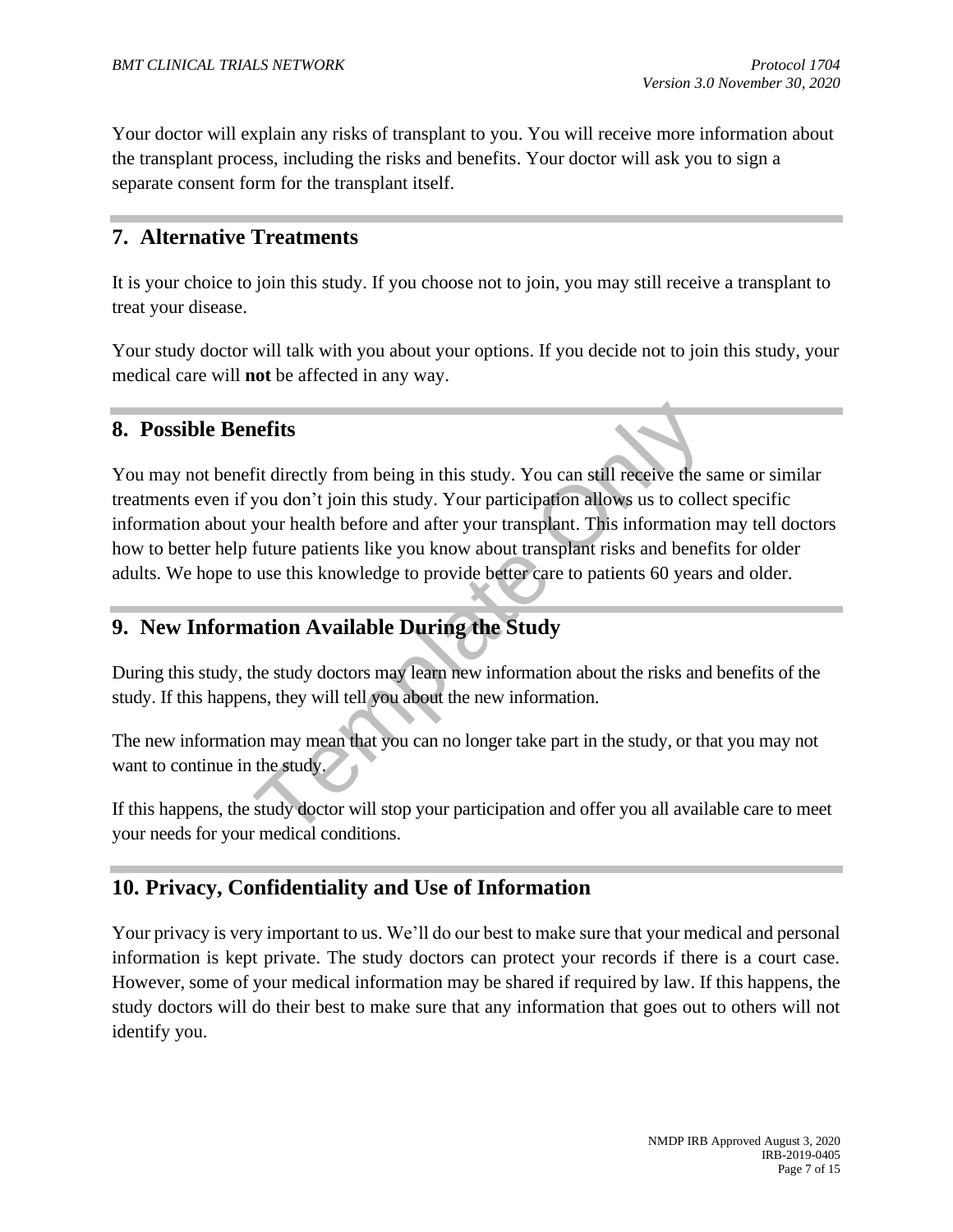Your personal information will be labeled with a number code. No information that would let others know who you are or that you were in the study will be published or presented at conferences or scientific meetings.

The research team will send you the online or paper surveys. They will also follow up by phone over the course of the study. To do that, *(Name of Transplant Center)* will securely share your contact information, including your name, address, email, and phone numbers, with the research team. Only the members of the CIBMTR research team who will be contacting you will have access to this information. If the research team can't reach you by phone, we may use an internet search service to find you. By agreeing to join this study, you are giving us your permission to use search firms to find your contact information. The service uses public and non-public information to reach you.

Individual responses from your surveys will not be sent to your doctor or medical care team. However, if you complete the first visit survey on paper at *(Name of Transplant Center)* your doctor and medical care team may be able to see the results of that survey.

En you.<br>
En you.<br>
Se from your surveys will not be sent to your doctor or medica<br>
Dependent learnt end may be able to see the results of that survey.<br>
In dare team may be able to see the results of that survey.<br>
In demogra All your medical and demographic information (such as race and ethnicity, gender and income) will be kept private and confidential. *(Name of Transplant Center)* and the organizations listed below will not share that you are in the study in any way, except with your written permission, or unless required by law.

People authorized by the organizations below will be able to see your research and medical information. They may use this information for inspections or audits to study the outcomes of your treatment. If you agree to participate, you agree to such inspections and to the copying of parts of your records, if required by these organizations.

We may give out your personal information if required by law. If information from this study is published or presented at scientific meetings, your name and other personal information will not be used.

Information about your transplant from your original medical records may be seen or sent to national and international transplant registries, including:

- */Institution/Transplant center*
- The National Institutes of Health (NIH)
- The National Heart, Lung, and Blood Institute (NHLBI)
- The National Cancer Institute (NCI)
- Office of Human Research Protection (OHRP)
- The Food and Drug Administration (FDA)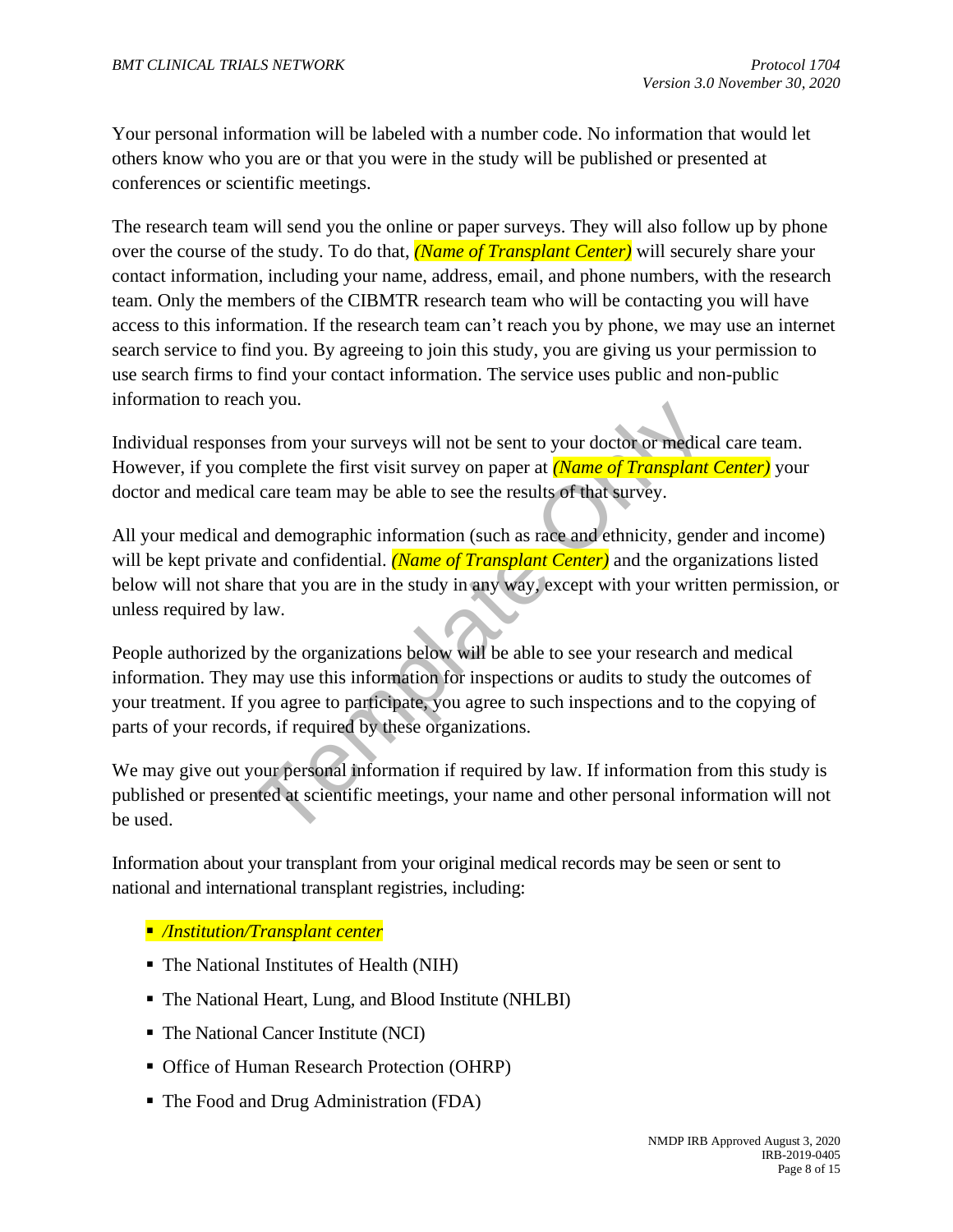- Institutional Review Boards (IRBs) responsible for this study
- Data and Safety Monitoring Board (DSMB), not part of **Institution**
- **EXECT** Blood and Marrow Transplant Clinical Trials Network (BMT CTN), including the Center for International Blood and Marrow Transplant Research (CIBMTR), the National Marrow Donor Program (NMDP) and the EMMES Corporation who are coordinating the studies of the BMT CTN
- Study investigators Andrew Artz, M.D., M.S. and Mohamed Sorror, M.D., M.Sc.

Data collected during the study may be used for future research. If the study team does this, any private information will not be attached to you or your name in any way and results of the research done with these data will not be given to you.

is clinical trial will be available on *https://www.ClinicalTrials*<br>website will not include information that can identify you. At mary of the results. You can search this site at any time.<br>alth, including follow up after A description of this clinical trial will be available on *https://www.ClinicalTrials.gov*, as required by U.S. law. This website will not include information that can identify you. At most, the site will include a summary of the results. You can search this site at any time.

Data about your health, including follow up after one additional year may be obtained by the BMT CTN from the CIBMTR, which captures information on all US transplants.

### **11. Ending Your Participation**

The study doctor or the study sponsor may stop the study at any time, and we may ask you to leave the study.

If we ask you to leave the study, we will tell you why. Possible reasons your participation in this study could end include:

- You do not meet the study requirements.
- You need a medical treatment not allowed in this study.
- The study doctor decides it would be harmful to you to stay in the study.
- The study is stopped for any other reason.

If you leave the study, any information already collected from you will be included in the results, unless you ask that it not be included.

# **12. Physical Injury as a Result of Participation**

This is an observational study and is unlikely to cause any injury as a result of your participation.

However, it is important to tell your study doctor *[investigator's name(s)]* or study staff if you feel that you have been hurt or injured from taking part in this study. You can tell the doctor in person or call *[telephone number]*.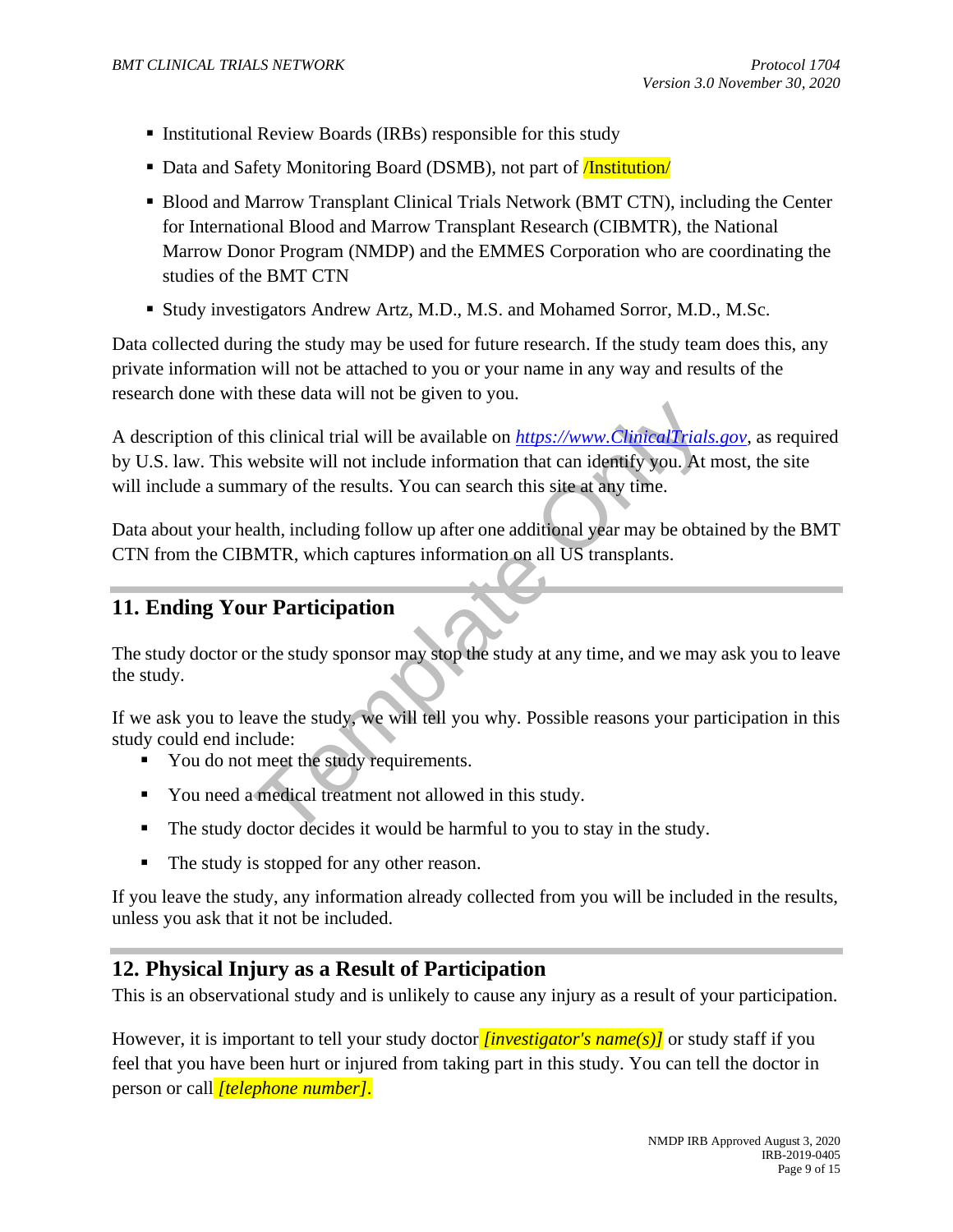You will get all available medical treatment if you are injured from being in this study. You and/or your health plan will be charged for this treatment. The study will not pay for this treatment.

# **13.Compensation or Payment**

You will **not** be paid for taking part in this study. You will not be given money for any extra costs (for example, travel and meals) for being in this study. We do not think there will be any extra costs to you from being in this study.

### **14. Costs and Reimbursements**

Taking part in this research study will not lead to added costs to you or your insurance company. You and/or your health plan/insurance will still need to pay for the costs of the transplant or standard treatment that you will be receiving after transplant as part of your regular clinical care.

For questions about your costs, financial responsibilities, and/or medical insurance coverage for your transplant and this study, please contact *Center* Financial Counselor at **Number**.

research study will not lead to added costs to you or your insural<br>talth plan/insurance will still need to pay for the costs of the tran<br>that you will be receiving after transplant as part of your regular<br>tut your costs, f For more information on clinical trials and insurance coverage, you can visit the National Cancer Institute's Web site at http://cancer.gov/clinicaltrials/understanding/insurance-coverage. You can print a copy of the "Clinical Trials and Insurance Coverage" information from this Web site.

Another way to get the information is to call 1-800-4**-**CANCER (1-800-422-6237) and ask them to send you a free copy.

# **15. For More Information**

If you want more information about this study, or if you have problems while taking part in this study, you can contact the study doctor or study staff.

They can be reached at the telephone numbers listed here:

[*Insert contact information for site PI*].

### **16. Contact Someone about Your Rights**

If you want to talk to someone not directly involved in the study, or if you have any complaints about the project, or any questions about your rights as a research participant, you can contact:

#### [*Insert appropriate contact details*].

The ethical aspects of this research study have been reviewed and approved by [*name of IRB*].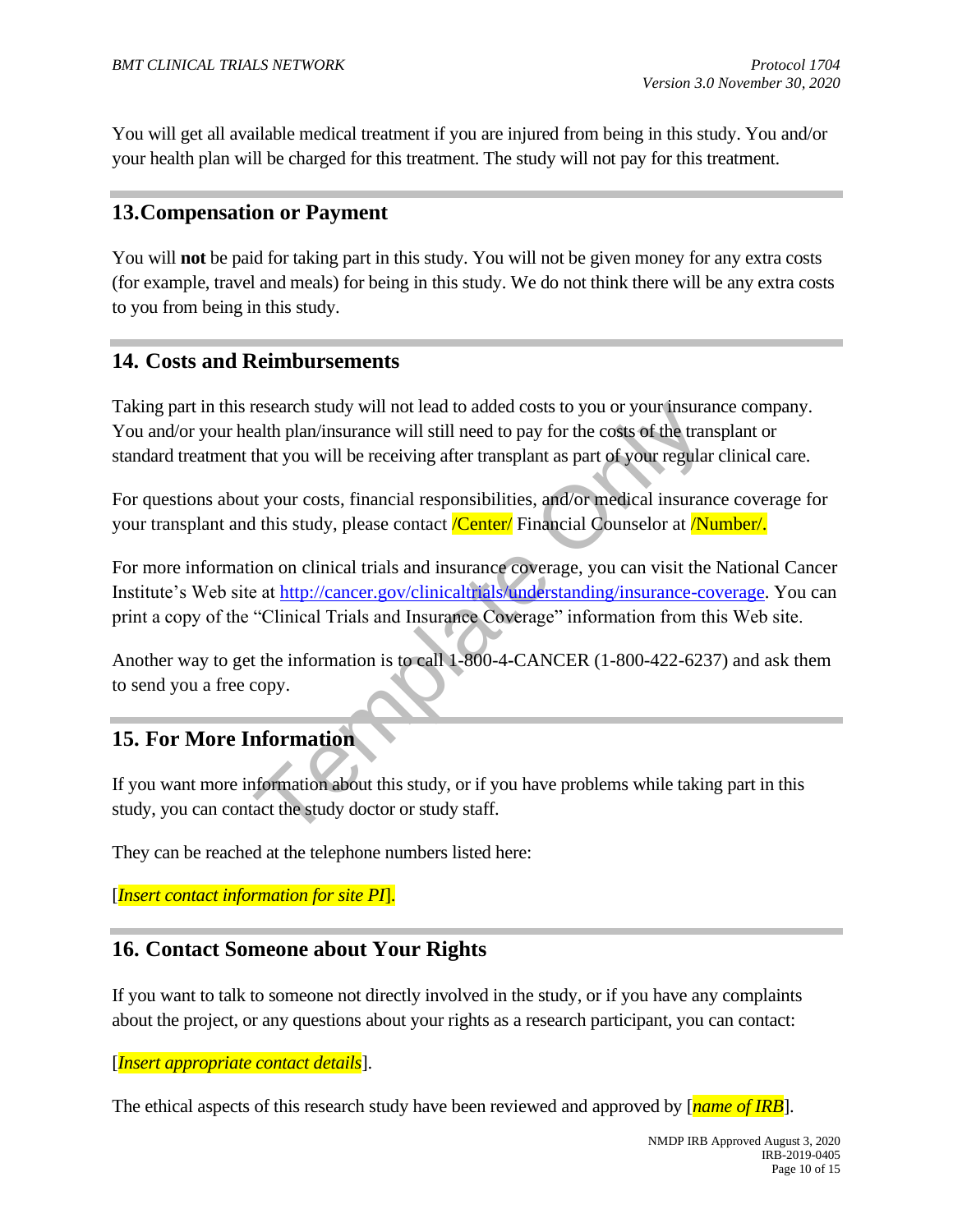For questions about your rights while taking part in this study, call the *\_\_\_\_\_\_\_\_\_\_[name of center]* Institutional Review Board (a group of people who review the research to protect your rights) at *\_\_\_\_\_\_\_\_\_\_\_\_\_\_\_\_\_\_ (telephone number).*

**Template O** 

NMDP IRB Approved August 3, 2020 IRB-2019-0405 Page 11 of 15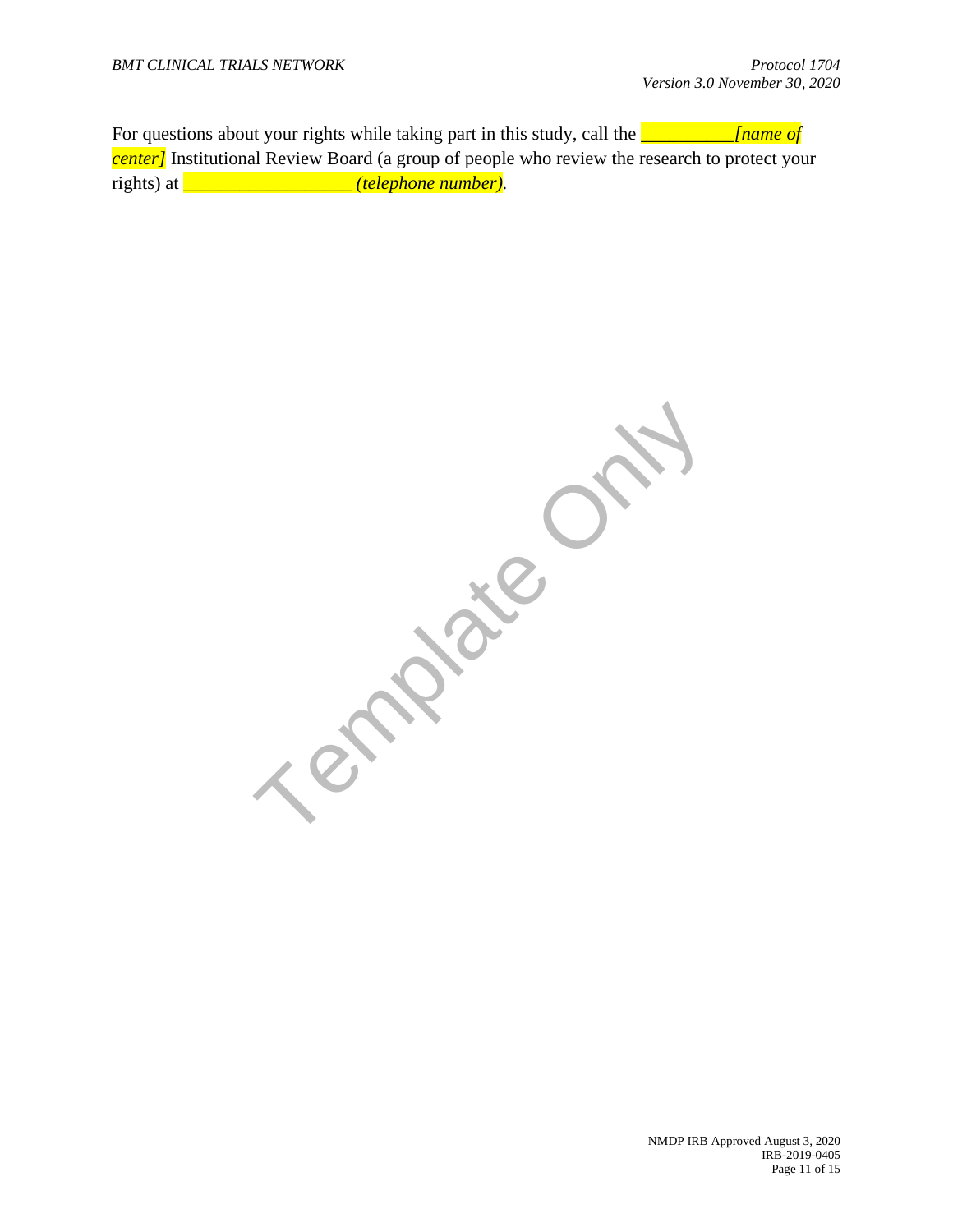### **Health Insurance Portability and Accountability Act 1 (HIPAA1) Authorization to use and disclose individual health information for research purposes**

### **A. Purpose:**

As a research participant, I authorize the Principal Investigators and the researcher's staff to use and disclose my individual health information for the purpose of conducting the research study:

Composite Health Assessment Risk Model for Older Adults: Applying Pre-transplant Comorbidity, Geriatric Assessment, and Biomarkers to Predict Non-Relapse Mortality After Allogeneic Transplant(CHARM)

#### **B. Individual Health Information to be Used or Disclosed**:

My information that may be used or disclosed to do this research includes:

- Demographic information (for example: date of birth, sex, weight).
- Medical history (for example: diagnosis, complications with prior treatment).
- Findings from physical exams.
- Health Information to be Used or Disclosed:<br>at may be used or disclosed to do this research includes:<br>hic information (for example: date of birth, sex, weight)<br>story (for example: diagnosis, complications with prior treatm ■ Laboratory test results obtained at the time of work up and after transplant (for example: blood tests, biopsy results).

### **C. Parties Who May Disclose My Individual Health Information**:

The researcher and the researcher's staff may collect my individual health information from:

[*List hospitals, clinics or providers from which health care information can be requested*].

### **D. Parties Who May Receive or Use My Individual Health Information**:

My individual health information from the research may be received and used by the following parties:

■ Principal Investigator and the researcher's staff:

Dr. Andrew Artz, Co-Principal Investigator

Dr. Mohamed Sorror, Co-Principal Investigator

▪ The National Heart, Lung, and Blood Institute (NHLBI) and the National Cancer Institute (NCI), both of the National Institutes of Health (NIH),

<sup>1</sup> HIPAA is the Health Insurance Portability and Accountability Act of 1996, a federal law related to privacy of health information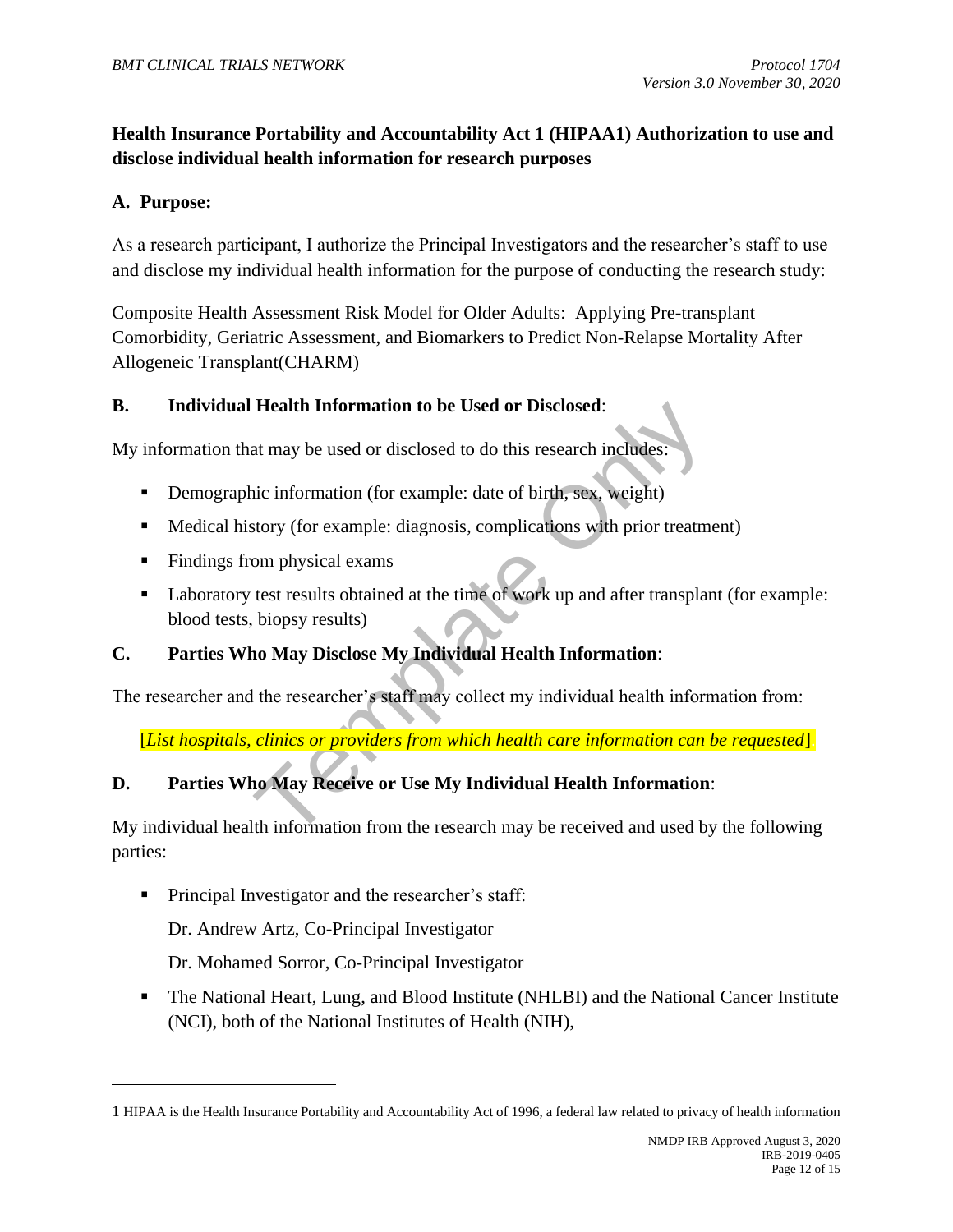- Study sponsors: Blood and Marrow Transplant Clinical Trials Network (BMT CTN), Data and Coordinating Center
- U.S. government agencies that oversee research such as the Food and Drug Administration (FDA) and the Office of Human Research Protections (OHRP)
- U.S. government agencies that oversee public health concerns such as the Centers for Disease Control (CDC) and federal, state and local health departments.

### **E. Right to Refuse to Sign this Authorization:**

I do not have to sign this consent form. If I decide not to sign the consent form, I will not be allowed to participate in this study or receive any treatment related to research that is provided through the study.

My decision not to sign this consent form will not affect any other treatment, payment, or enrollment in health plans or eligibility for benefits.

#### **F. Right to Revoke**:

I can change my mind and withdraw my consent at any time by sending a written notice to the Principal Investigator to inform the researcher of my decision.

Template Only If I withdraw my consent, the researcher may only use and disclose the protected health information already collected for this research study. No further health information about me will be collected by or disclosed to the researcher for this study.

### **G. Potential for Re-disclosure:**

My individual health information disclosed under this authorization may be subject to redisclosure outside the research study as required by law and would no longer be protected.

Examples include potential disclosures for law enforcement purposes, mandated reporting or abuse or neglect, judicial proceedings, health oversight activities and public health measures.

#### **H. This consent form does not have an expiration date.**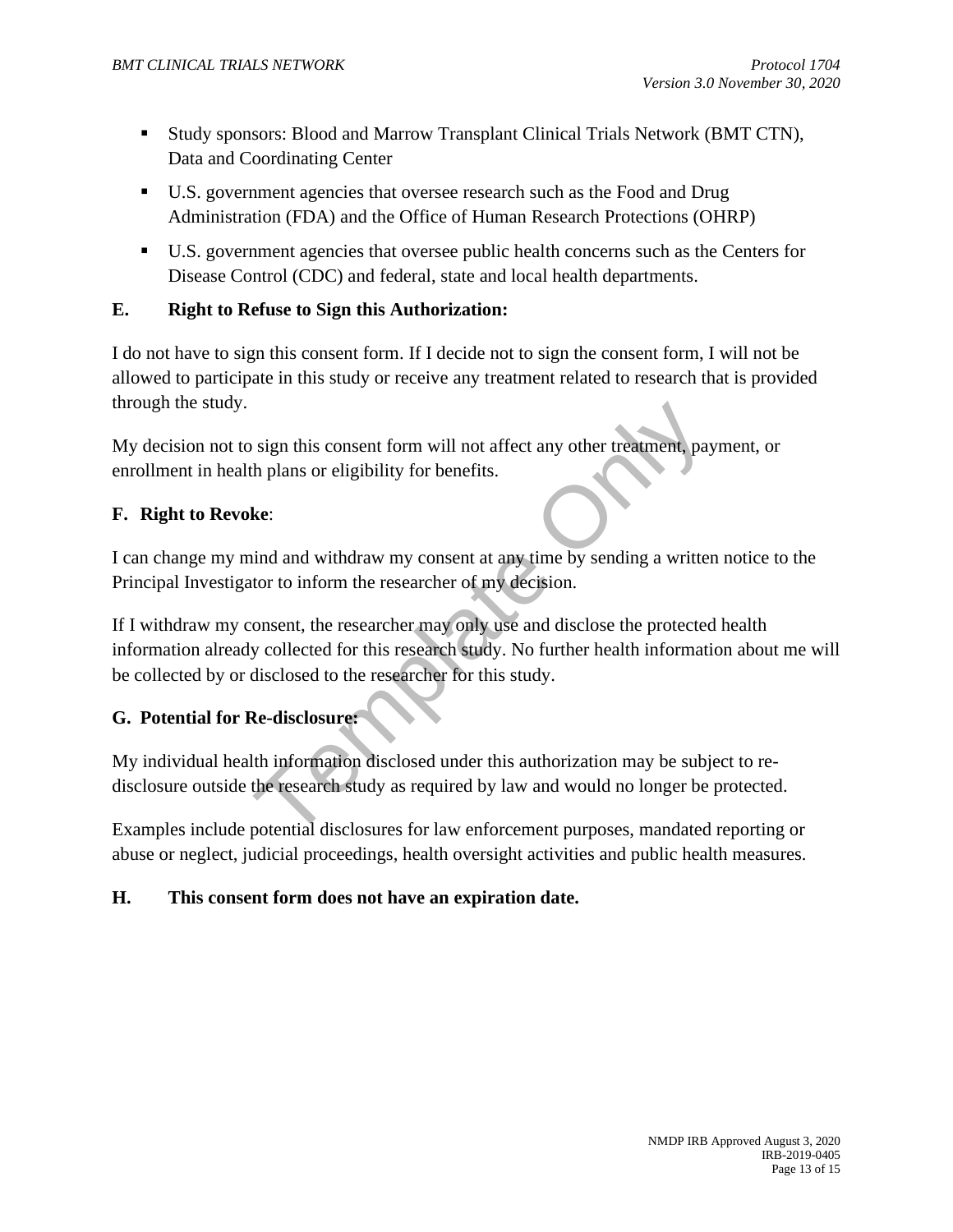**TITLE:** Composite Health Assessment Risk Model for Older Adults: Applying Pre-transplant Comorbidity, Geriatric Assessment and Biomarkers to Predict Non-Relapse Mortality After Allogeneic Transplant (CHARM)

### **PROTOCOL NUMBER:** BMT CTN 1704

### **PRINCIPAL INVESTIGATORS:**

edical Center<br>
Medicine, University<br>
Rd.,<br>
Mashington<br>
1100 Fairview Ave<br>
Seattle, WA 98109<br>
26<br>
26<br>
(D) 206-667-5298<br>
(F) 206-667-5899<br>
1 understood this consent form. The purpose of the research st<br>
e.<br>
chance to ask que Andrew Artz, M.D., M.S. Associate Clinical Professor Director, Program for Aging and Blood Cancers Hematology and Hematopoietic Cell Transplantation City of Hope Medical Center 1500 E. Duarte Rd., Machris Bldg, 3rd Floor, Rm 3034 Duarte, CA 91010 (O) 626-218-8726 (F) 626-301-8116

Mohamed Sorror, M.D., M.Sc. Associate Member, Fred Hutchinson Cancer Research **Center** Associate Professor of Medicine, University of Washington 1100 Fairview Ave N Seattle, WA 98109 (O) 206-667-6298 (F) 206-667-5899

- **I** have read and understood this consent form. The purpose of the research study has been explained to me.
- **EXECUTE:** I have had the chance to ask questions, and I understand the answers I have been given. I understand that I may ask questions at any time during the study.
- **I** I freely agree to take part in the study.
- **I** understand that I may not directly benefit from taking part in the study.
- I understand that the sponsor/sponsor representatives, IRB/EC and/or regulatory authorities may have direct access to my medical records.
- I understand that, while information gained during the study may be published, I will not be identified, and my personal results will stay confidential.
- **•** I have had the chance to discuss my participation in this research study with a family member or friend if I want.
- **I** understand that I can leave this study at any time and doing so will not affect my current care or prevent me from receiving future treatment.
- I understand that I will be given a copy of this signed consent form to keep.

Participant Name Date